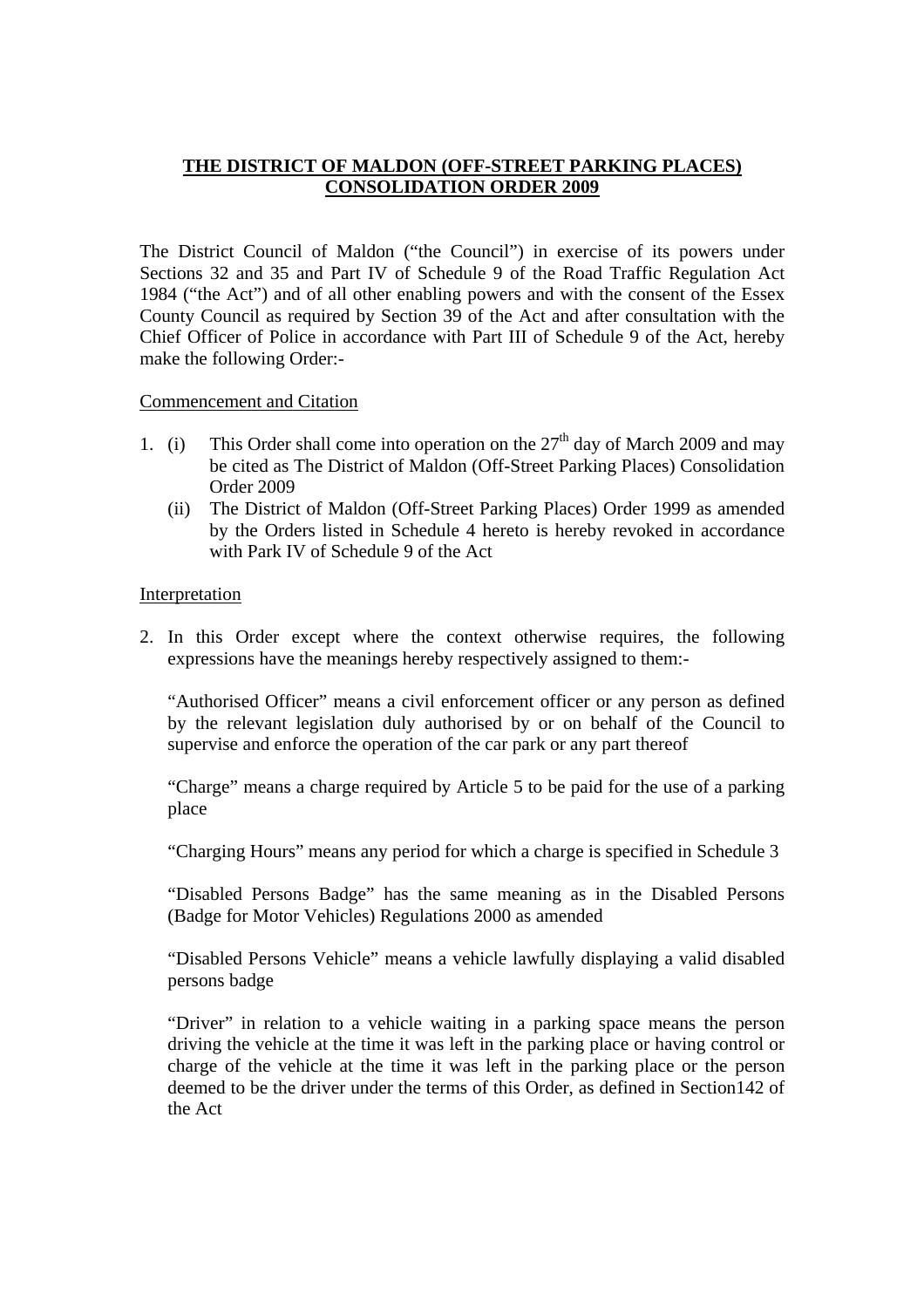"Higher Level Contraventions" are as defined in the Civil Enforcement of Parking Contraventions (Guidelines on Levels of Charges)(England) Order 2007 or any amendment or re-enactment thereof

"Invalid Carriage" has the meaning prescribed by Section 136(5) of the Act

 "Lower Level Contraventions" means all parking contraventions which are not higher level contraventions

 "Motor Car", "Motor Cycle" and "Trailer" have respectively the same meanings as in Sections 136 and 137 of the Act

 "Motor Vehicle" means a mechanically propelled vehicle intended or adapted for use on roads

 "Owner" in relation to a vehicle which is required to be licensed under the provisions of the Vehicle Excise and Registration Act 1994 means the person in whose name the vehicle was registered under the said Act on the date on which the vehicle was left in the parking place in question

 "Parking Apparatus" means a device provided by the Council situated in or near to the Parking Place which issues parking tickets on payment of the Charge

 "Parking Bay" means a space in a parking place marked out for the leaving of a vehicle

 "Parking Place" means any part of any land or building specified by name in column (1) of Schedule (1)

 "Parking Ticket" means a ticket, card, token or permit displayed in the relevant position

 "Penalty Charge" means a penalty charge relating to a parking contravention and payable in accordance with Regulation 4 of the Civil Enforcement of Parking Contraventions (England) General Regulations 2007

 "Penalty Charge Notice" has the meaning given by Regulation 8(1) of the Civil Enforcement of Parking Contraventions (England) General Regulations 2007

 "Permit" means any or all types of permit which may be issued to a vehicle or driver

 "Season Ticket" means a current season ticket issued by the Council under Article 7 in respect of the parking place in question

 "Serve" in respect of a Penalty Charge Notice means the forms of service specified in Regulations 9 and 10 of the Civil Enforcement of Parking Contraventions (England) General Regulations 2007 or any amendment or reenactment thereof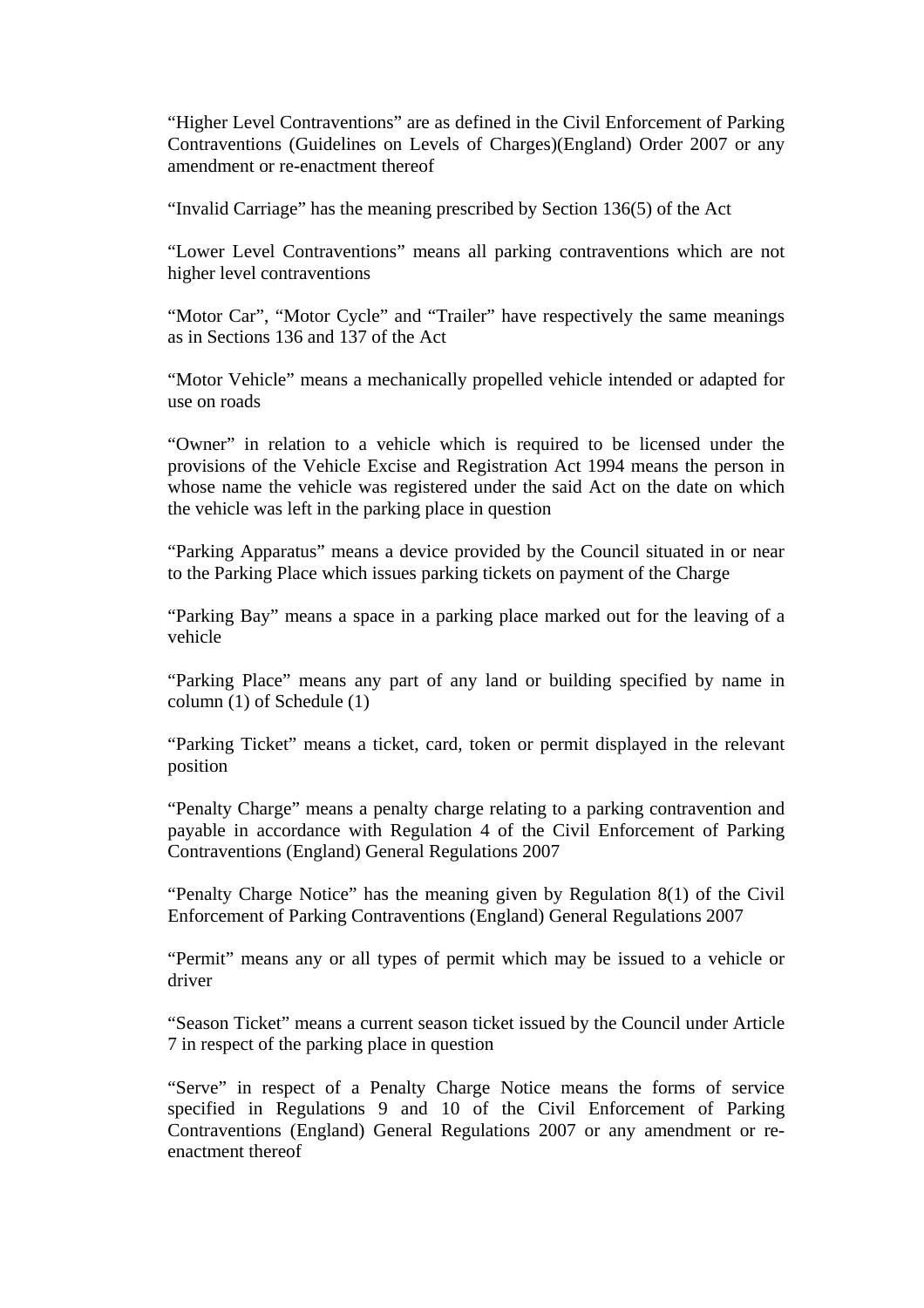"Vehicle" means any vehicle whether or not it is in a fit state for use on roads and includes any caravan and any chassis or body with or without wheels appearing to have formed part of such vehicle and any load carried by and anything attached to such vehicle

## Use of Parking Places

3. (i) Each of the parking places specified in Column (1) of Schedule 1 to this Order may be used subject to the following provisions of this Order as a parking place for such classes of vehicles in such positions and on such days and during such hours and on payment of such charge as are specified in relation to that parking place in the said Schedule

 (ii) Where in the Schedules to this Order a parking place is described as available for vehicles of a specified class or in a specified position the driver of a vehicle shall not permit it to wait in that parking place unless it is of the class and in the position so specified

 (iii) Whenever parking bays are provided vehicles must be positioned wholly within the markings of a parking bay and where within a parking place there is a sign or surface marking which indicates that a parking bay is available only for a disabled persons vehicle the driver of a vehicle shall not permit the vehicle to wait in that parking bay unless it is a Disabled Persons Vehicle. Failure to comply with this Article shall result in a charge becoming payable in accordance with the provisions of this Order

# Maximum Period for which a Vehicle may be left

4. The driver of a vehicle shall not permit it to wait in a parking place for longer than the maximum period permitted for waiting specified in Schedule 1 to this Order in relation to that parking place PROVIDED that

 (i) the period for which a vehicle may be left in a parking place during the charging hours after the excess charge has been incurred shall not exceed four hours

 (ii) if a vehicle is left in a parking place during the charging hours for more than four hours after the excess charge has been incurred it will result in a charge becoming payable in accordance with the provisions of this Order

## **Charges**

5. (i) The driver of a vehicle using a parking place shall follow the procedure prescribed in Schedule 2 if the provisions of that Schedule are applied to that parking place by column (4) of Schedule 1 and shall pay the Charge on a time basis in accordance with the tariff set out in column (4) of Schedule 1 which is specified in relation to that parking place

PROVIDED that no charge shall be payable by the driver of a vehicle using a parking place who can produce a valid season ticket issued for that place and in respect of that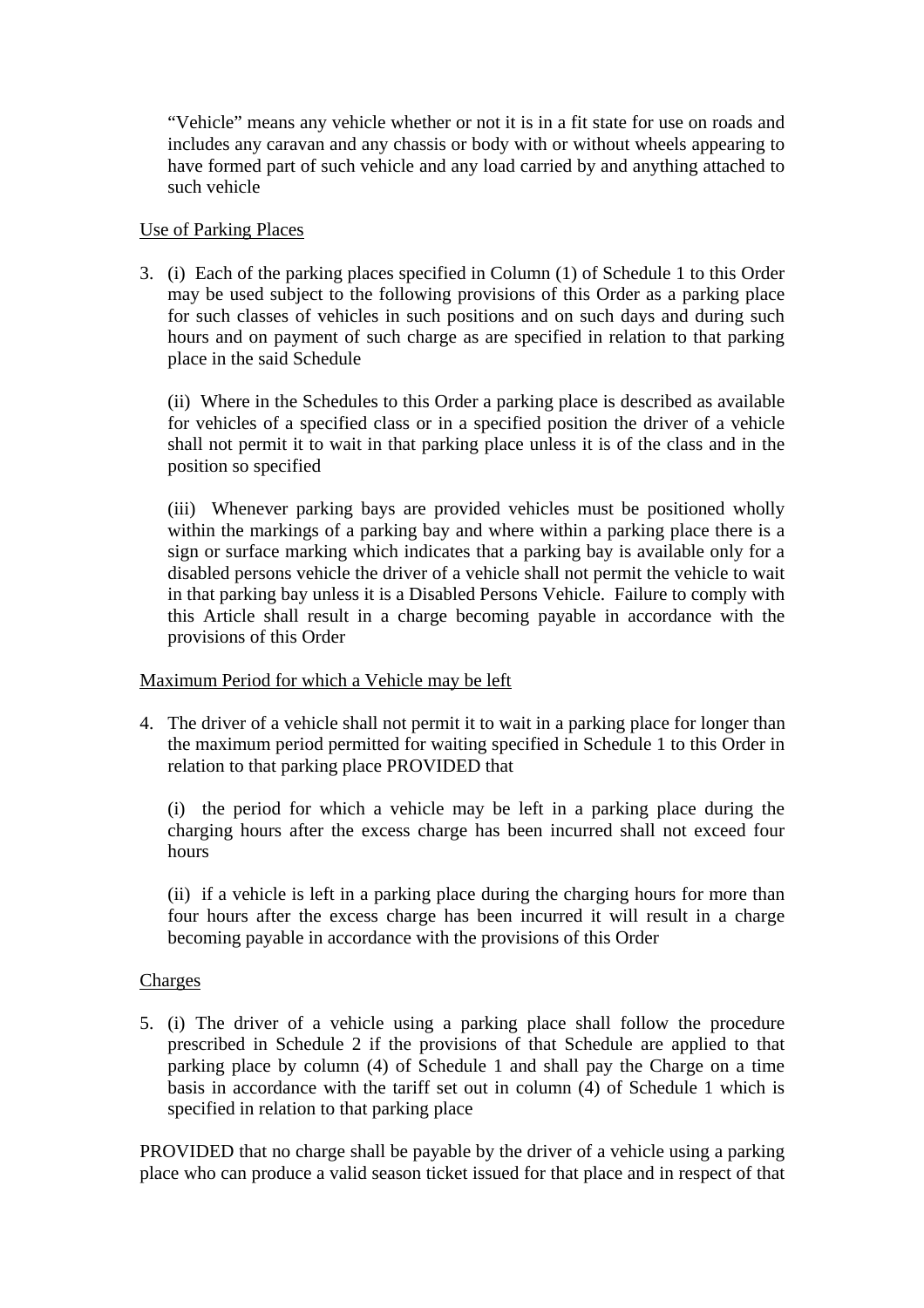vehicle in accordance with the provisions of Article 6 of this Order or by a motor cyclist parking in that part of a parking place specifically designated for motor cycles OR FURTHER PROVIDED that no charge shall be payable by the driver of a vehicle using Butt Lane, High Street East or Friary Fields Car Parks who is in possession of a valid ticket for a period of over 4 hours in respect of the Promenade Car Park for the remainder of the day on which that ticket was purchased and no charge shall be payable by the driver of a vehicle using the Promenade Park Car Park who is in possession of a valid ticket of over 4 hours in respect of the Butt Lane, High Street East or Friary Fields Car Parks for the remainder of the day on which that ticket was purchased OR FURTHER PROVIDED that no charge shall be payable by the driver of a vehicle using the bays which are specifically designated as being free for 30 minutes in Butt Lane or White Horse Lane Car Parks for a period not exceeding 30 minutes

 (ii) No person shall obtain any ticket from parking apparatus except in accordance with Schedule 2

 (iii) No person shall transfer any ticket to any other person. A ticket shall only be valid for the vehicle for which it is purchased

 (iv) Where in respect of any parking place named in Schedule 1 and not therein designated for the use of season ticket holders only the Charge is payable by the driver of a vehicle using such parking place and

 (a) the vehicle is left in the parking place during the charging hours without displaying a valid season ticket or other valid parking ticket for that place, or

 (b) the vehicle remains parked for a period longer than that for which payment has been made

then this shall result in a charge becoming payable in accordance with the provisions of this Order

#### Season Tickets

6. (i) The Council may at their discretion issue season tickets available for use at all or any of the parking places referred to in Schedule 1 and for which a charge is made at a charge to be fixed by the Council inclusive of VAT payable in advance. The season ticket is transferable but may be used only for parking in the parking place or places in respect of which it is issued

 (ii) No person issued with a season ticket under the provisions of Article 6(i) hereof shall use a season ticket otherwise than in accordance with the conditions contained in the Council's Application Form for issue of a Season Ticket

#### Parking Apparatus

7. The indications given by any machine mentioned in Schedule 2 and on any tickets issued by such a machine as to any date time or sum of money (if any) shall for all purposes be treated as evidence of such facts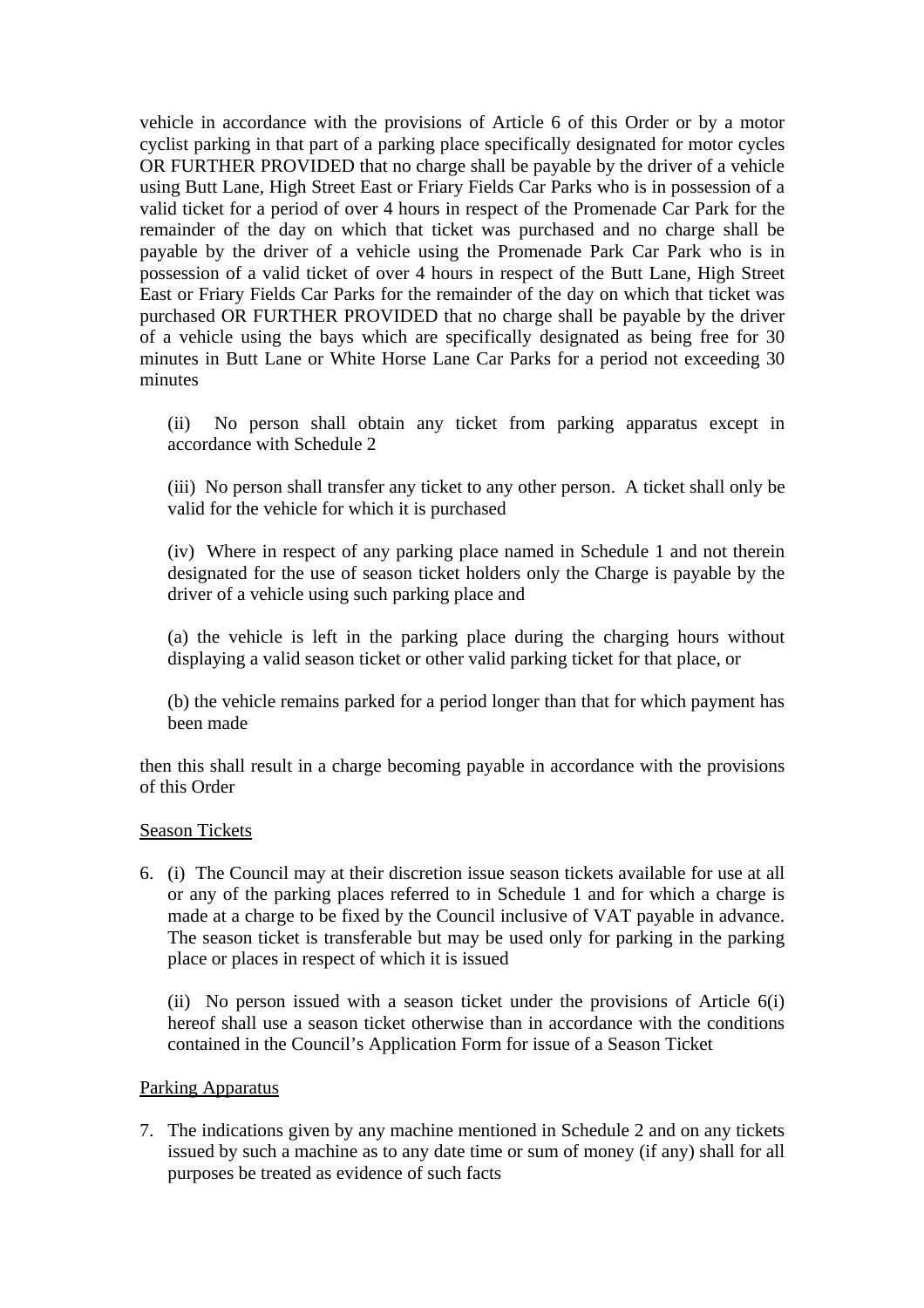## Production of Ticket

8. The holder of a ticket or of a season ticket shall produce the same on demand for inspection by an Authorised Officer at any time whilst the vehicle is within a parking place

## Removal of Ticket

9. When a ticket obtained from parking apparatus has been attached to a vehicle no person not being the driver of the vehicle or an Authorised Officer shall remove the ticket from the vehicle unless authorised to do so by the driver

### Vehicles leaving Parking Places

10. No person shall remove any vehicle from any parking place unless he produces to an authorised officer if requested to do so evidence of his right to remove the vehicle or of his identity and address

### Restrictions on Use of Parking Places

11. (i) The owner or driver of a vehicle shall not permit that vehicle to wait in a parking place unless the vehicle is licensed in pursuance of the provisions of the Vehicle Excise and Registration Act 1994 and unless there is in relation to the use of the vehicle by the driver such a policy of insurance as complies with the requirements of Part VI of the Road Traffic Act 1988

 (ii) The driver of a vehicle using a parking place shall stop the engine as soon as the vehicle is in position in the parking place and shall not start the engine except when above to change the position of the vehicle in or to depart from the parking place

 (iii) No person shall use any part of a parking place or any vehicle left in a parking place:-

(a) For sleeping, camping, cooking or living accommodation for any person; or

 (b) For the purpose of servicing, washing, cleaning, constructing, maintaining or repairing any vehicle or part thereof other than is reasonably necessary to enable that vehicle to depart from the parking place

 (iv) The driver of a vehicle using a parking place shall not sound any horn or other similar instrument except as may be necessary to give warning of danger

 (v) No person shall use a vehicle while it is in a parking place in connection with the sale of any article (including the vehicle itself) to persons in or near the parking place or in connection with the selling or offering for hire of his skill or services unless expressly authorised to do so by the Council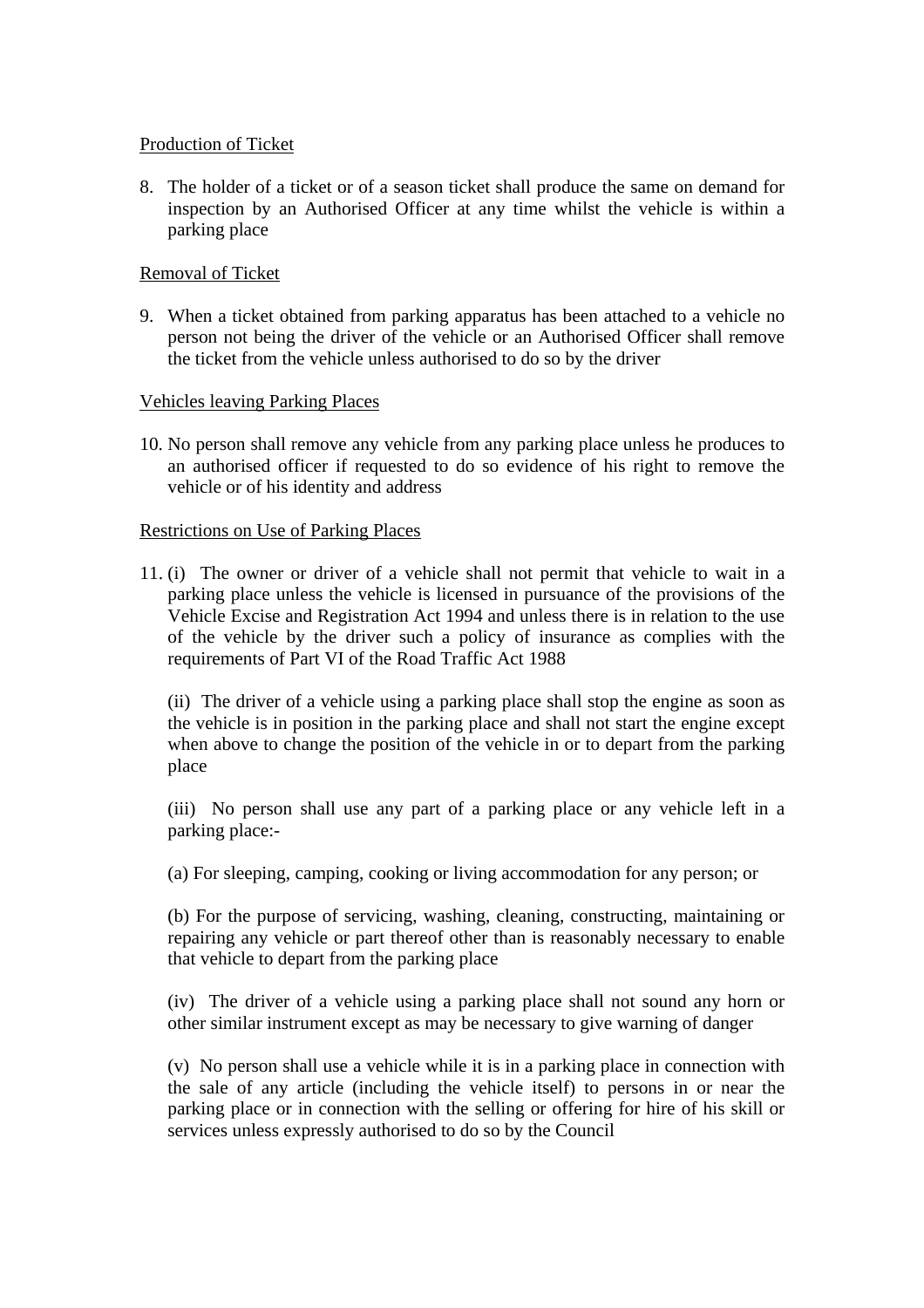(vi) No person shall use a parking place for any purpose not covered by the terms of this Order without obtaining the prior consent of the Council in writing

 (vii) No person shall use a parking place for the storage of a vehicle for any purpose

(viii) No person shall in any parking place:-

 (a) Operate or permit to be operated any wireless loudspeaker amplifier or other similar instrument or play any musical instrument; or

 (b) Drive any vehicle at speed or in a manner likely to cause danger or damage to any person or property or without reasonable consideration for other persons; or

 (c) Pitch station erect or leave in position any tent hut caravan mobile shop barrow stall or any other structure without the written consent of the Council; or

 (d) Light or cause or permit to be lit any fire stove or cooker or carry place or use any lighted fire stove or cooker; or

 (ix) No person shall in a parking place use any threatening abusive or insulting language gesture or conduct with intent to put any person in fear or so as to occasion a breach of the peace or whereby a breach of the peace is likely to be occasioned

 (x) No person shall in a parking place wantonly shout or otherwise make any loud noises to the disturbance or annoyance of users of the parking place or occupants of premises in the neighbourhood

 (xi) No person shall in a parking place destroy damage interfere with or deface any property belonging to the Council and in addition to liability for any penalty imposed for a breach of this provision of this Order any person so doing shall be liable for and shall pay the Council the full cost of repair of the damage

 (xii) No person shall use a parking place as a means of passage for proceeding from one road to another road unless authorised to do so by the Council

 (xiii) No person shall except with the permission of an Authorised Officer drive any vehicle in a parking place other than for the purpose of leaving that vehicle in the parking place in accordance with the provisions of this Order or for the purpose of departing from the parking place

#### Entrance to and Exit from Parking Places

- 12. Where in a parking place signs are erected or surface markings are laid for the purposes of:-
	- (i) Indicating the entrance to or exit from the parking place; or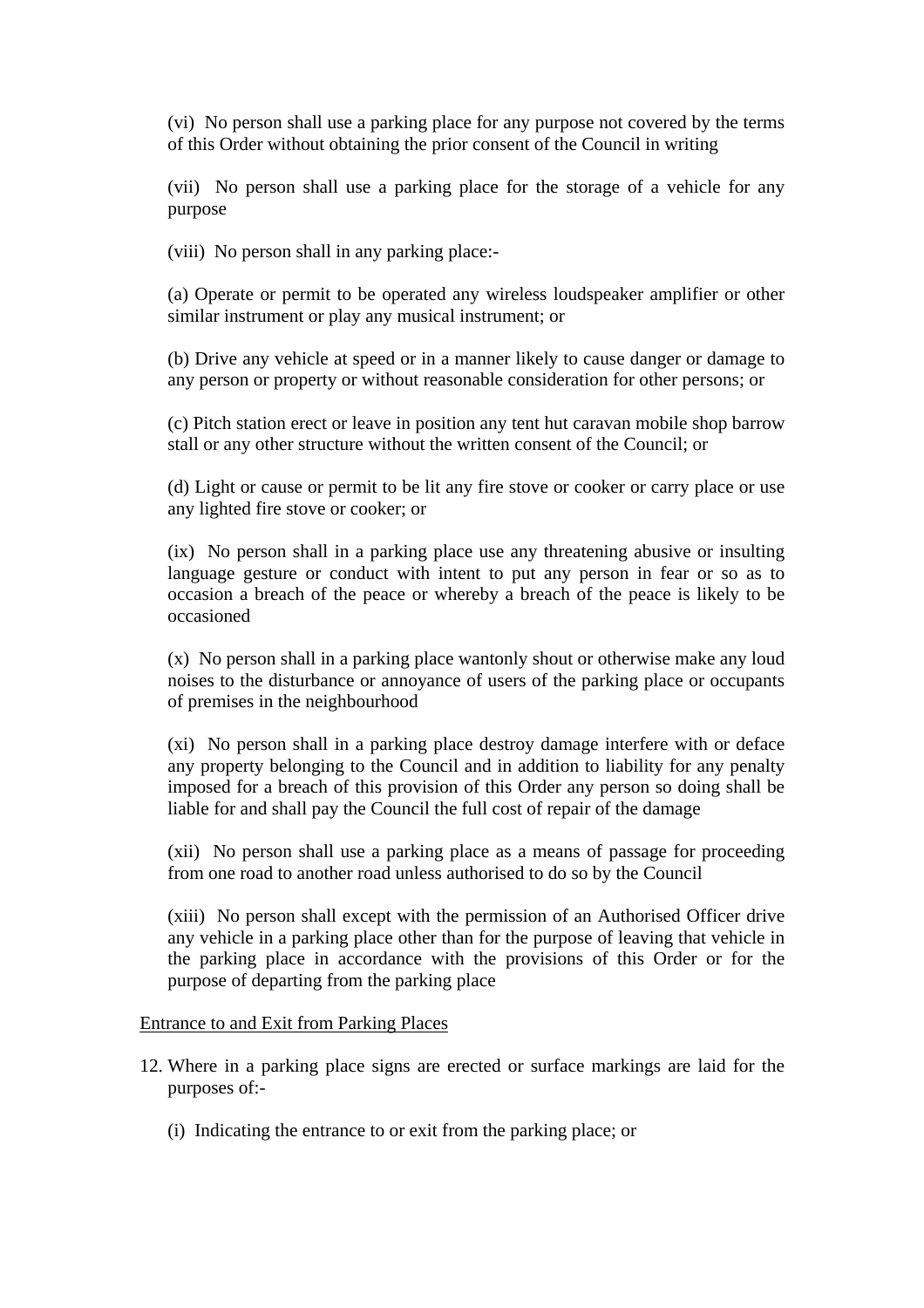(ii) Indicating that a vehicle using a parking place shall proceed in a specified direction within the parking place, no person shall drive or cause or permit to be driven any vehicle:

 (a) so that it enters the parking place otherwise than by an entrance or leave the parking place otherwise than by an exit so indicated, or

(b) in a direction other than that specified as the case may be.

 The driver of any vehicle in a parking place shall comply with any instructions given orally by an Authorised Officer as to the route to be followed within the parking place.

## Obstruction of Parking Places

13. When in respect of any parking place a Notice is displayed indicating that the parking place is fully occupied or closed no driver shall take or attempt to take his vehicle into such a parking place nor shall he cause an obstruction by waiting in any part of the parking place.

## Movement, removal and disposal of Vehicle left in a Parking Place

14. (i) If a vehicle or other thing is left in a parking place in a position other than in accordance with the provisions of Article 3, a person authorised by the Council in that behalf may alter or cause to be altered the position of a vehicle so that its position is in accordance with the said provisions.

 (ii) If a vehicle or other thing is left in a parking place in contravention of any of the provisions of this Order a person authorised by the Council in that behalf may remove the vehicle from the parking place or arrange for its removal.

 (iii) Any person removing or altering the position of a vehicle or other thing by virtue of paragraphs (i) or (ii) of this Article may do so by towing or driving the vehicle or other thing or in such other manner as he may think necessary and may take such measures in relation to the vehicle or other thing as he may think necessary to enable him to remove it or alter its position as the case may be. Neither such person nor the Council shall be responsible for any loss or damage to the vehicle or other thing or to anything contained therein or thereon arising from or in consequence of the exercise of the powers contained in this Article.

 (iv) Any reasonable costs incurred by the Council in the exercise of the powers contained in paragraphs (i) or (ii) or (iii) of this Article may be recovered from the owner or driver of the vehicle concerned.

 (v) Section 102 of the Act shall apply to this Order in respect of the recovery by the Council of the charges for the moving or removal of vehicles in accordance with this Article.

15. The provisions of the Refuse Disposal (Amenity) Act 1978 shall be incorporated herein and form part of this Order so that:-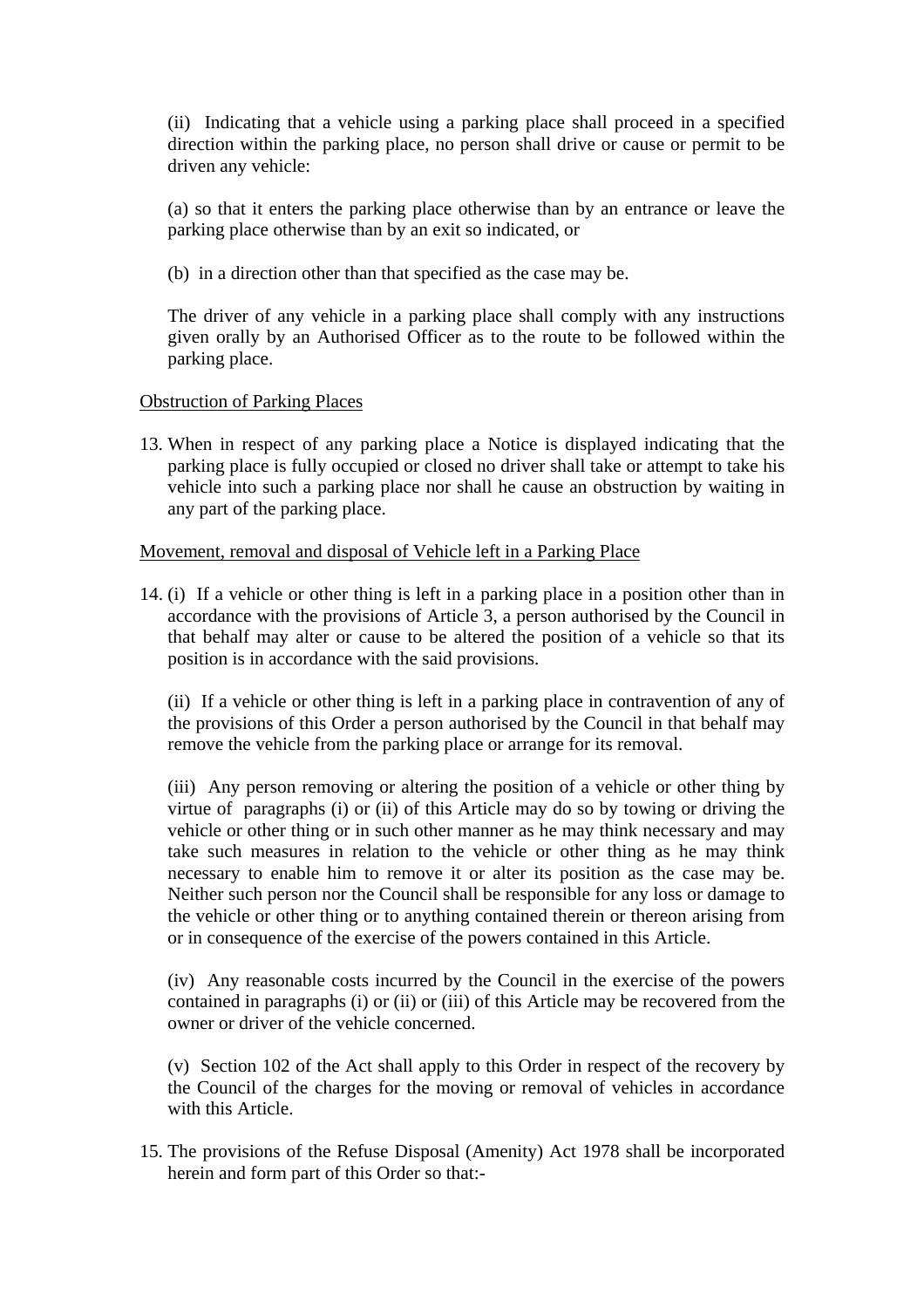(i) No person shall within any parking place do anything which if the parking place were land in the open air would constitute an offence under the Refuse Disposal (Amenity) Act 1978 and the Removal and Disposal of Vehicles Regulations as amended; and

 (ii) The Council may dispose of a vehicle abandoned in any parking place in accordance with the provisions of the Refuse Disposal (Amenity) Act 1978 which are treated as incorporated herein.

## Penalty Charge for Use of Car Parks

16. (i) Any contravention or non-compliance with any provision of this Order by the Driver will result in the issuing of and liability for a penalty charge as detailed in Schedule 3 of this Order. In the case of a motor vehicle in respect of which a penalty charge notice has been incurred an Authorised Officer may Serve the penalty charge notice which shall comply with the requirements of the Schedule to the Civil Enforcement of Parking Contraventions (England) General Regulations 2007.

 (ii) The particulars given in the penalty charge notice attached to a vehicle in accordance with this Article shall be treated as evidence in any proceedings relating to failure to pay such a penalty charge.

 (iii) The reduced penalty charge being the charge set by the Secretary of State under the provisions of Section 77 and Schedule 9 of the Traffic Management Act 2004 and the Civil Enforcement of Parking Contraventions (Guidelines on Levels of Charges) (England) Order 2007 is to be paid within 14 days following the date of issue endorsed on the penalty charge notice.

 (iv) In the event of the driver failing to pay a penalty charge within the period stipulated in this Order the Council may give notice in writing to the Owner of the motor vehicle in respect of which the penalty charge was incurred requiring the Owner to supply the identity of the Driver.

## Restrictions on Removal of a Penalty Charge Notice

17. When a Penalty Charge Notice has been attached to a motor vehicle in accordance with any of the foregoing provisions of this Order no person other than a person authorised by the Council in that behalf or the driver or a person authorised by the driver in that behalf shall remove the notice from the motor vehicle

## Exemption for Disabled Drivers and for Drivers of electrically powered Vehicles

18. The following vehicles left in a parking place shall be exempt from any limitation on time except the maximum period shown in Column (3) Schedule 1 and from the payment of any charge arising by virtue of the provisions of Schedule 2 and specified in the tariffs contained in Schedule 3 PROVIDED that they park in an authorised parking bay not set aside for season ticket holders or coaches:-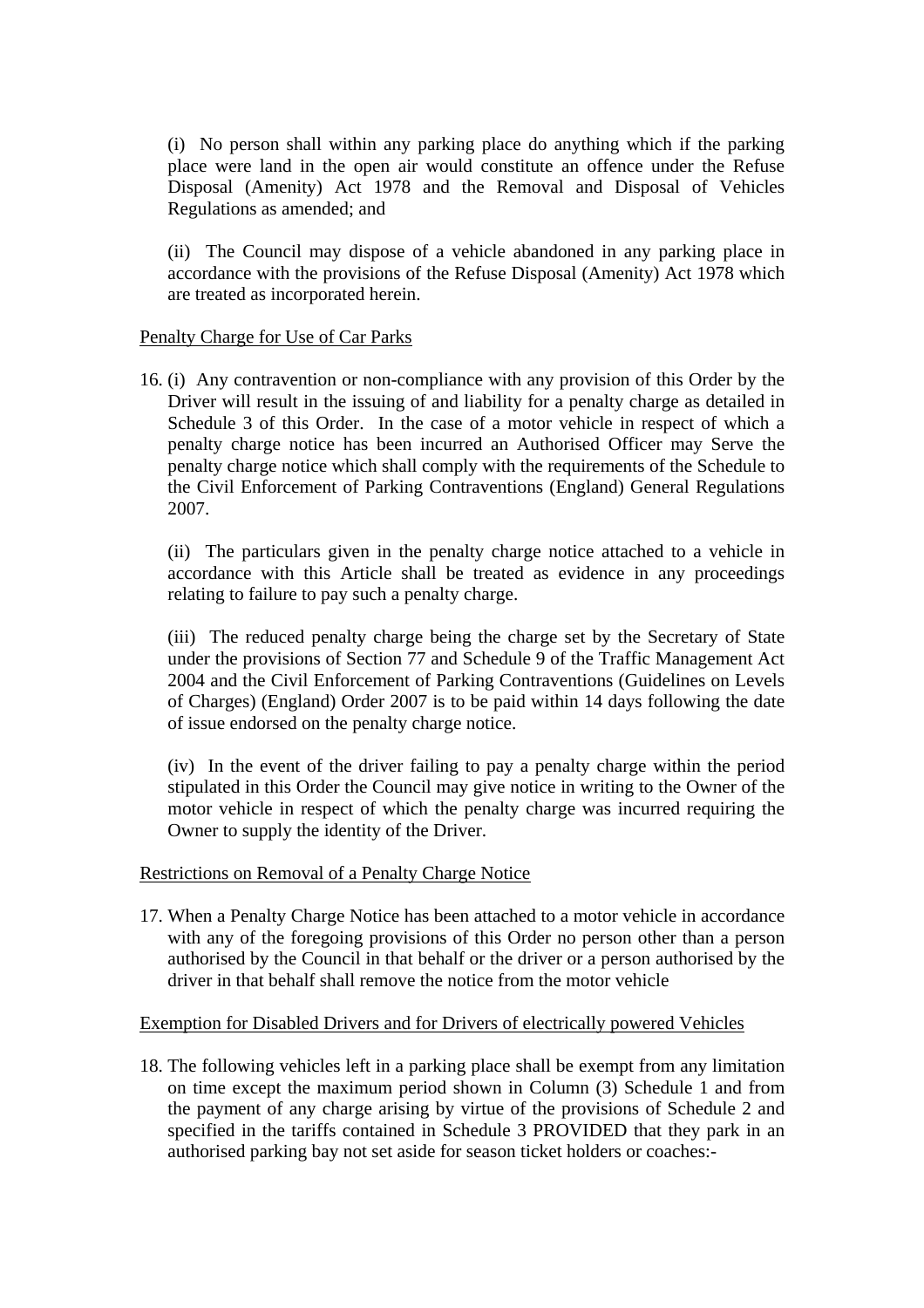- (i) a disabled persons vehicle which displays a Disabled Persons Badge
- (ii) an invalid carriage as defined in Section 136(5) of the Act
- (iii) a vehicle issued to a disabled person by the Department of Health in lieu of an invalid carriage.
- (iv) a vehicle which is wholly powered by electricity.

#### General Provisions

- 19.Without prejudice to its powers under this Order to recover any charges or payments due to the Council in proceedings before the Magistrates' Court, the Council shall have the power to recover any such charge or payment in the County Court as if it were a civil debt.
- 20. Double and hatched yellow lines installed in a parking place indicate that no parking is permitted adjacent thereto.
- 21. It shall be an offence to fail to comply forthwith with a request of an Authorised Officer which is made for the purpose of securing compliance with any provision of this Order.
- 22. Contravention of or non-compliance with any of the provisions of this Order shall be an offence in accordance with Section 35A of the Act.
- 23. The Council shall not be responsible for any loss or damage to any vehicle or any of the contents thereof which may occur while the vehicle has been left in a parking place.

#### Suspension of Use

24. Notwithstanding any of the provisions of this Order the Council may by Notice displayed on or near the parking place close any parking place or any part thereof for any period and may use such parking place for any purpose and no driver of any vehicle shall use the parking place or any part thereof when it is so closed without the prior consent of the Council.

| THE COMMON SEAL of          |  |
|-----------------------------|--|
| THE MALDON DISTRICT COUNCIL |  |
| was hereunto affixed this   |  |
| day of<br>2009              |  |
| in the presence of:-        |  |

Chairman

Chief Executive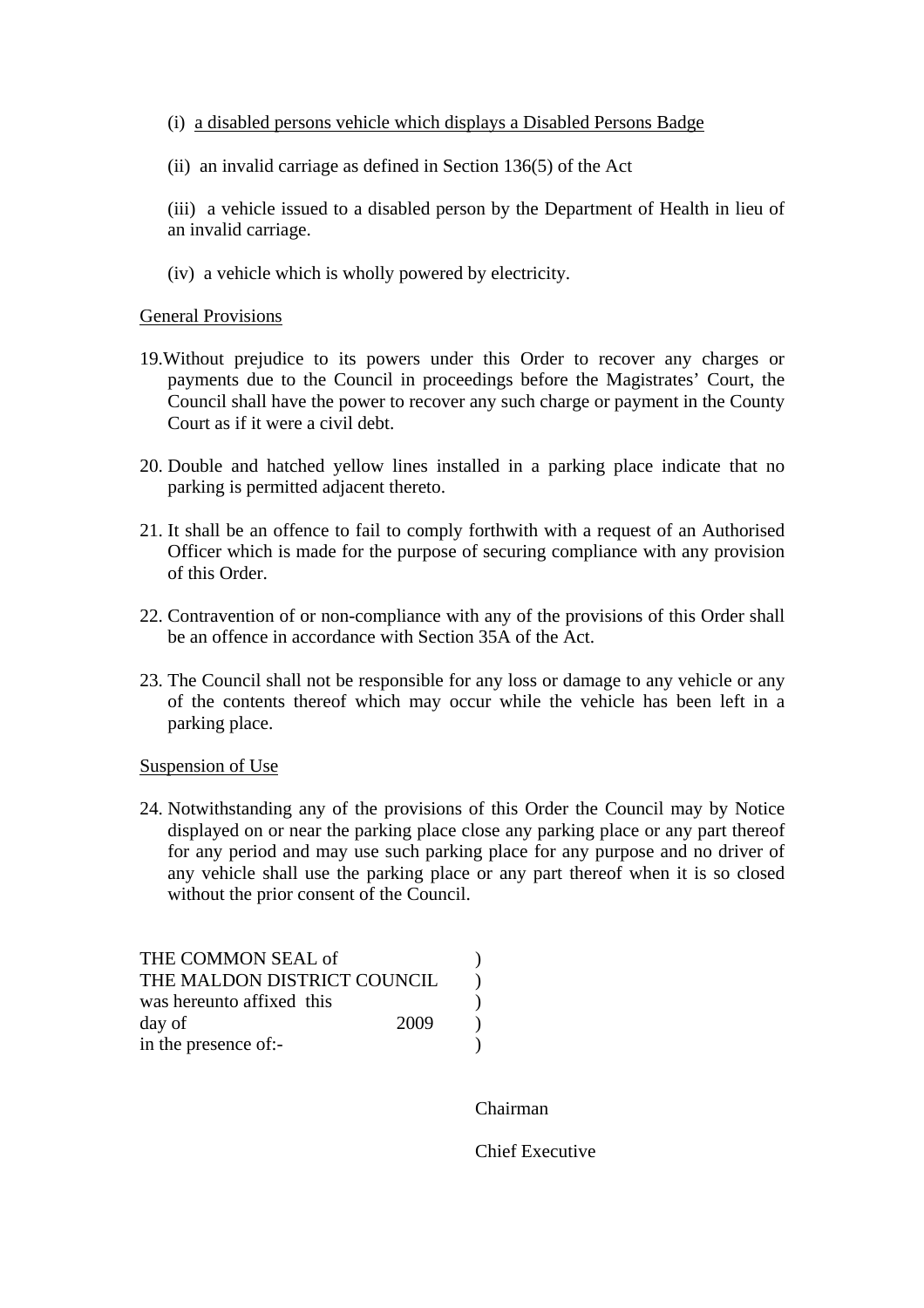| <b>SCHEDULE 1</b>       |                |                               |                         |
|-------------------------|----------------|-------------------------------|-------------------------|
| Name of car park        | Days of        | Classes of Vehicles,          | <b>Scale of Charges</b> |
|                         | Operation      | Positions in which vehicle    | during charged          |
|                         |                | may wait, maximum waiting     | hours                   |
|                         |                | period and Hours of           | Schedule 2              |
|                         |                | operation of parking charges. | Applicable?             |
|                         | $\overline{2}$ |                               | 4                       |
| White Horse Lane        | All Days       | Motor vehicles not            |                         |
| Car Park, Maldon        |                | exceeding 2.3m in height      |                         |
|                         |                | and 5.5m in length overall.   | Up to 1 hour 70p        |
|                         |                |                               | 1 to 3 hours £1.30      |
|                         |                | As marked out and as          | $3$ to 4 hours £2.80    |
|                         |                | directed.                     | Over 4 hours £8.00      |
|                         |                | 24 hours maximum waiting.     | Schedule 2 applies.     |
|                         |                | Operating 24 hours a day.     |                         |
|                         |                | Charging 8.00am to 6.00pm     |                         |
|                         |                | excluding Sundays and Bank    |                         |
|                         |                | and public holidays           |                         |
| White Horse Lane        | Saturdays      | Motor vehicles not            |                         |
| Car Park, Maldon        | and            | exceeding 2.3m in height      |                         |
| Friary extension        | Sundays        | and 5.5m in length overall    | Up to 1 hour 70p        |
|                         | only           |                               | 1 to 3 hours £1.30      |
|                         |                | As marked out and as          | $3$ to 4 hours £2.80    |
|                         |                | directed.                     | Over 4 hours £8.00      |
|                         |                |                               |                         |
|                         |                | 24 hours maximum waiting.     | Schedule 2 applies.     |
|                         |                | Operating 24 hours a day.     |                         |
|                         |                | Charging 8.00am to 6.00pm     |                         |
|                         |                | excluding Sundays and Bank    |                         |
|                         |                | and public holidays           |                         |
| <b>High Street East</b> | All Days       | Motor vehicles not            |                         |
| Car Park, Maldon        |                | exceeding 2.3m in height      |                         |
|                         |                | and 5.5m in length overall    | Up to 1 hour 70p        |
|                         |                |                               | 1 to 3 hours<br>£1.30   |
|                         |                | As marked out and as          | 3 to 4 hours<br>£2.00   |
|                         |                | directed.                     | Over 4 hours $£4.00$    |
|                         |                | 24 hours maximum waiting.     | Schedule 2 applies.     |
|                         |                | Operating 24 hours a day      |                         |
|                         |                | Charging 8.00am to 6.00pm     |                         |
|                         |                | excluding Sundays and Bank    |                         |
|                         |                | and public holidays           |                         |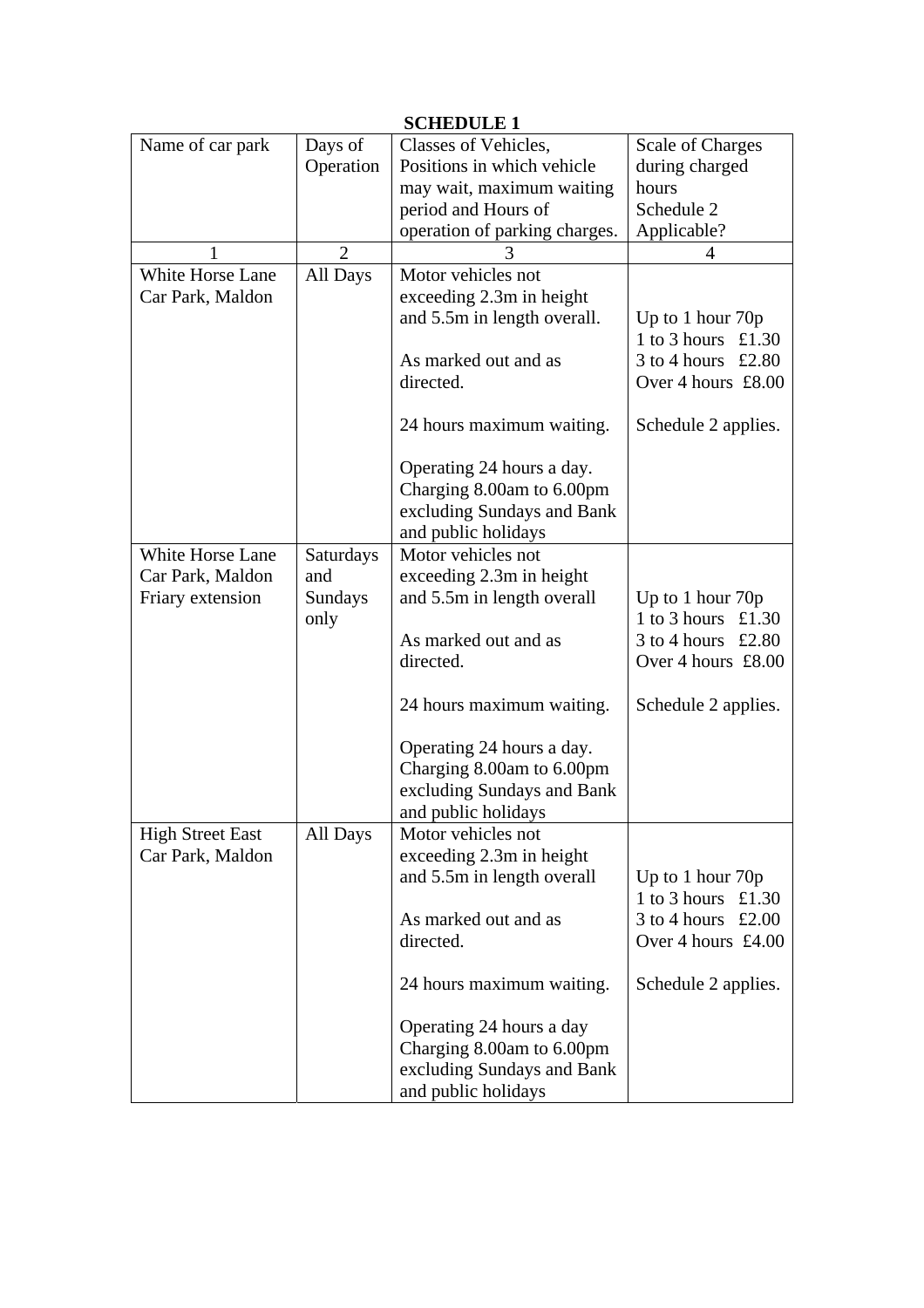| Name of car park         | Days of        | Classes of Vehicles,          | <b>Scale of Charges</b>           |
|--------------------------|----------------|-------------------------------|-----------------------------------|
|                          | Operation      | Positions in which vehicle    | during charged                    |
|                          |                | may wait, maximum waiting     | hours                             |
|                          |                | period and Hours of           | Schedule 2                        |
|                          |                | operation of parking charges. | Applicable?                       |
|                          | $\overline{2}$ |                               | 4                                 |
| <b>Butt Lane Car</b>     | All Days       | Motor vehicles not            |                                   |
| Park, Maldon             |                | exceeding 5.5m in length      |                                   |
|                          |                | overall.                      | Up to 1 hour 70p                  |
|                          |                |                               | 1 to 3 hours £1.30                |
|                          |                | As marked out and as          | 3 to 4 hours $\text{\pounds}2.00$ |
|                          |                | directed.                     | Over 4 hours £4.00                |
|                          |                |                               |                                   |
|                          |                |                               | Schedule 2 applies.               |
|                          |                | 24 hours maximum waiting.     |                                   |
|                          |                |                               |                                   |
|                          |                | Operating 24 hours a day      |                                   |
|                          |                | Charging 8.00am to 6.00pm     |                                   |
|                          |                | excluding Sundays and Bank    |                                   |
|                          |                | and public holidays           |                                   |
| Friary Fields Car        | All Days       | Motor vehicles not            |                                   |
| Park, Maldon             |                | exceeding 5.5m in length      |                                   |
|                          |                | overall                       | Up to 3 hours $£1.30$             |
|                          |                |                               | $3$ to 4 hours £1.60              |
|                          |                |                               |                                   |
|                          |                | As marked out and as          | Over 4 hours £4.00                |
|                          |                | directed.                     |                                   |
|                          |                |                               | Schedule 2 applies.               |
|                          |                | 24 hours maximum waiting.     |                                   |
|                          |                |                               |                                   |
|                          |                | Operating 24 hours a day.     |                                   |
|                          |                | Charging 8.00am to 6.00pm     |                                   |
|                          |                | excluding Sundays and Bank    |                                   |
|                          |                | and public holidays           |                                   |
| <b>Silver Street Car</b> | All Days       | Motor vehicles not            |                                   |
| Park, Maldon             |                | exceeding 5.5m in length      |                                   |
|                          |                | overall.                      | <b>Season Ticket</b>              |
|                          |                |                               | holders only.                     |
|                          |                | As marked out and as          |                                   |
|                          |                | directed.                     | Schedule 2 not                    |
|                          |                |                               | applicable.                       |
|                          |                | 24 hours maximum waiting/     |                                   |
|                          |                | 24 hours a day.               |                                   |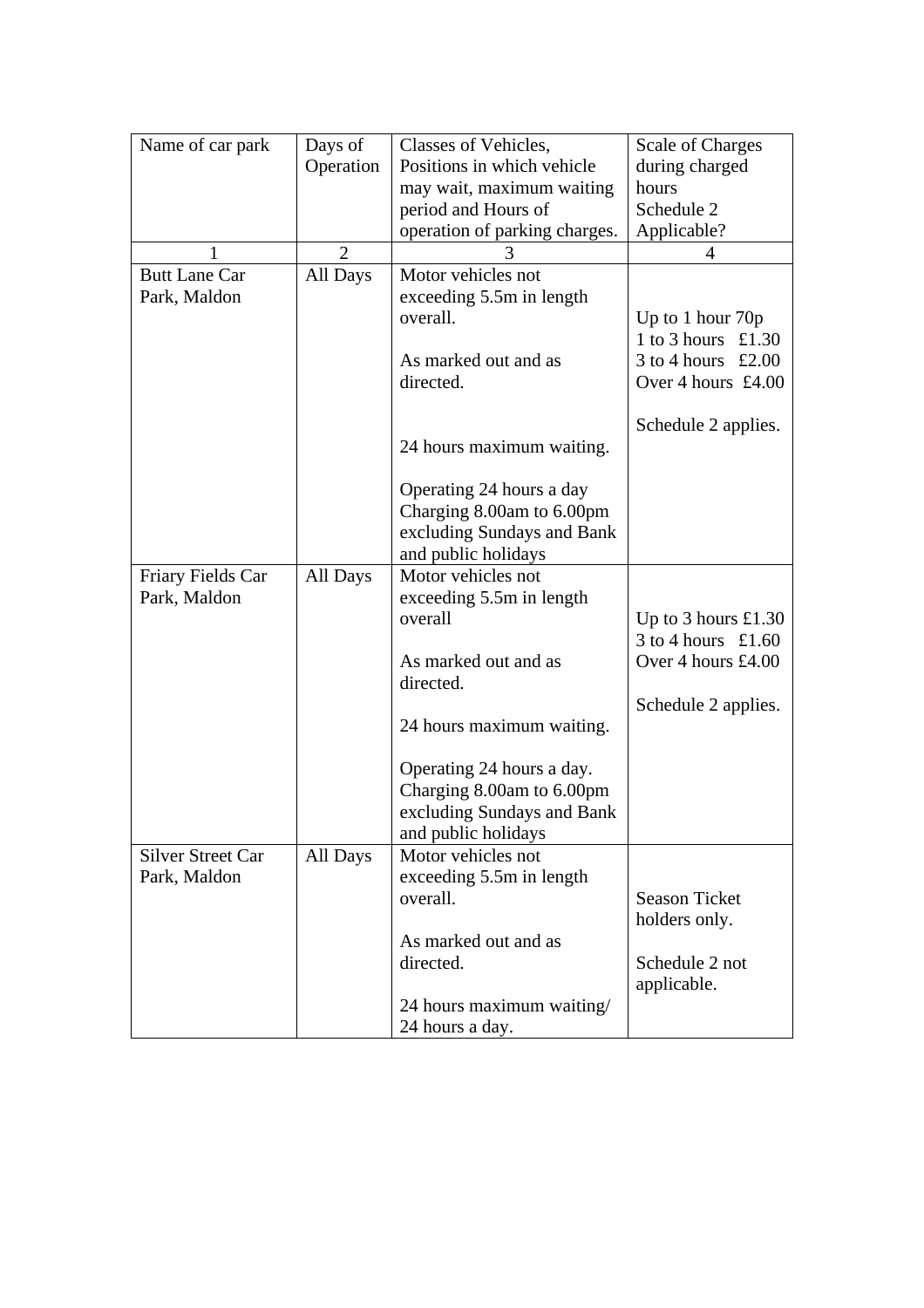| Name of car park       | Days of        | Classes of Vehicles,          | <b>Scale of Charges</b> |
|------------------------|----------------|-------------------------------|-------------------------|
|                        | Operation      | Positions in which vehicle    | during charged          |
|                        |                | may wait, maximum waiting     | hours                   |
|                        |                | period and Hours of           | Schedule 2              |
|                        |                | operation of parking charges. | Applicable?             |
| 1                      | $\overline{2}$ |                               | 4                       |
| Market Site Car        | All Days       | Motor vehicles not            |                         |
| Park, Maldon           |                | exceeding 5.5m in length      |                         |
|                        |                | overall.                      | <b>Season Ticket</b>    |
|                        |                |                               | holders only.           |
|                        |                | As marked out and as          |                         |
|                        |                | directed.                     | Schedule 2 not          |
|                        |                |                               | applicable.             |
|                        |                | 24 hours maximum waiting      |                         |
|                        |                |                               |                         |
|                        |                | Operating 24 hours a day      |                         |
| The Promenade          | All Days       | Motor cars and other motor    | Cars                    |
| Park, Maldon           |                | vehicles designed for the     | Up to 2 hours $£2.00$   |
|                        |                | carriage of passengers.       | Up to 4 hours $£4.00$   |
|                        |                |                               | All Day £5.00           |
|                        |                | As marked out and /or as      |                         |
|                        |                | directed with regard to each  | Coaches                 |
|                        |                | class of vehicle.             | Up to 2 hours $£6.00$   |
|                        |                |                               | Over 2 hours            |
|                        |                | Promenade Park opening        | £11.00                  |
|                        |                | hours.                        |                         |
|                        |                |                               | Schedule 2 applies.     |
|                        |                | Operating during opening      |                         |
|                        |                | hours of Promenade Park.      |                         |
|                        |                | Charging 8.00am to 8.00pm.    |                         |
| Hythe Quay,            | All Days       | Motor vehicles not            |                         |
| Maldon                 |                | exceeding 2.3m in height      |                         |
|                        |                | and 5.5m in length overall.   | Not applicable -        |
|                        |                |                               | Permit Holders          |
|                        |                | As marked out and as          | only.                   |
|                        |                | directed.                     |                         |
|                        |                |                               | Schedule 2 not          |
|                        |                | 24 hours maximum waiting.     | applicable.             |
|                        |                |                               |                         |
|                        |                | Operating 24 hours a day      |                         |
| <b>Council Offices</b> | Saturdays      | Motor vehicles not            | No charge on            |
| Car park, Maldon       | and            | exceeding 2.3m in height      | Saturdays and           |
|                        | Sundays        | and 5.5m in length overall.   | Sundays. (Mondays       |
|                        | only           |                               | to Fridays permit       |
|                        |                | As marked out and as          | holders only).          |
|                        |                | directed.                     |                         |
|                        |                |                               | Schedule 2 not          |
|                        |                | 24 hours maximum waiting/     | applicable              |
|                        |                | 24 hours a day.               |                         |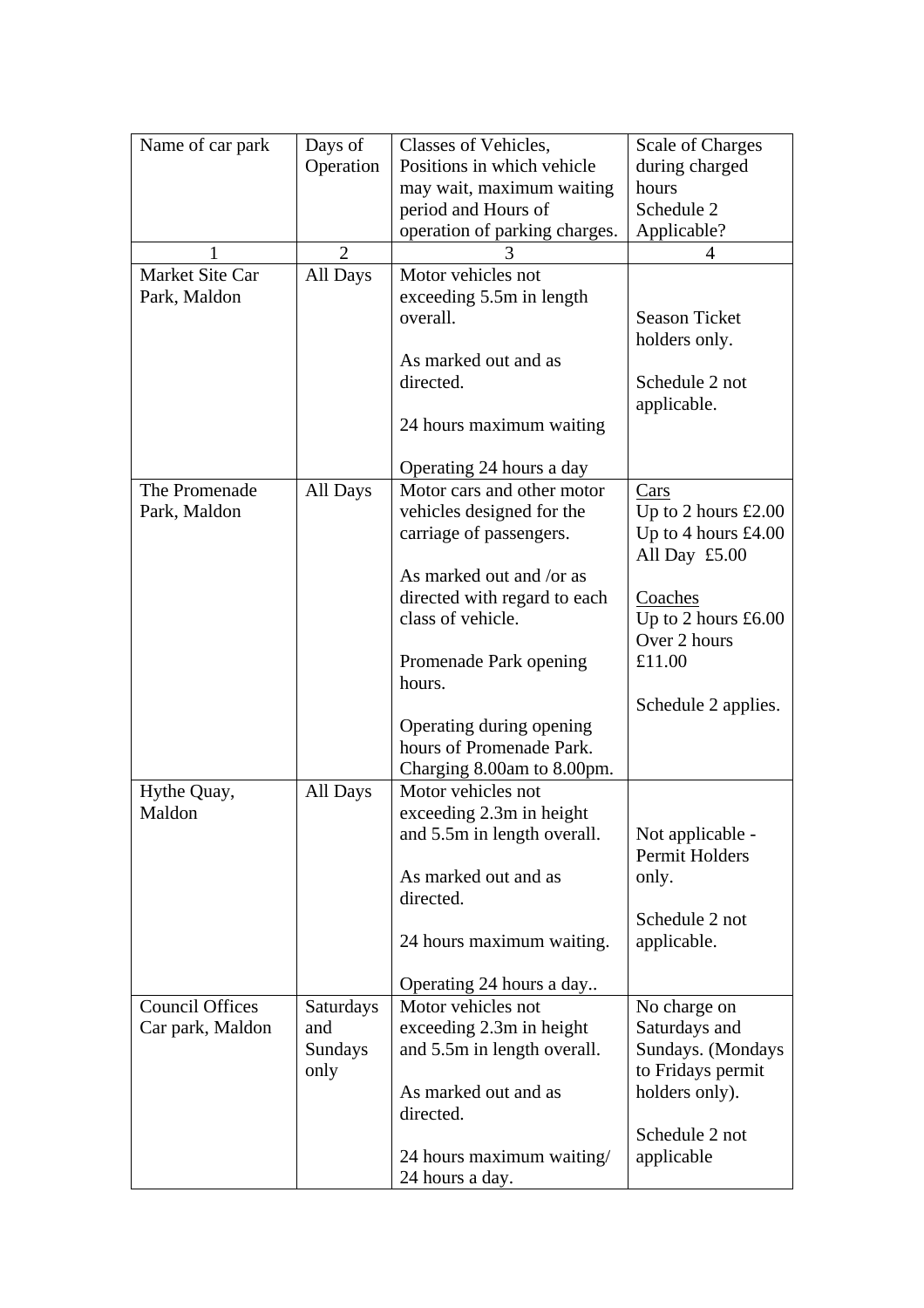| Name of car park                  | Days of        | Classes of Vehicles,          | <b>Scale of Charges</b> |
|-----------------------------------|----------------|-------------------------------|-------------------------|
|                                   | Operation      | Positions in which vehicle    | during charged          |
|                                   |                | may wait, maximum waiting     | hours                   |
|                                   |                | period and Hours of           | Schedule 2              |
|                                   |                | operation of parking charges. | Applicable?             |
|                                   | $\overline{2}$ | 3                             |                         |
| <b>High Street Car</b>            | All Days       | Motor vehicles not            | No charge               |
| Park, Southminster                |                | exceeding 2.3m in height      |                         |
|                                   |                | and 5.5m in length overall.   | Schedule 2 not          |
|                                   |                |                               | applicable.             |
|                                   |                | As marked out and as          |                         |
|                                   |                | directed.                     |                         |
|                                   |                |                               |                         |
|                                   |                | 24 hours maximum waiting/     |                         |
|                                   |                | 24 hours a day.               |                         |
| Providence/Ship                   | All Days       | Motor vehicles not            | No charge               |
| Road Car Park,                    |                | exceeding in length overall.  |                         |
| Burnham on                        |                |                               | Schedule 2 not          |
| Crouch                            |                | As marked out and as          | applicable.             |
|                                   |                | directed.                     |                         |
|                                   |                |                               |                         |
|                                   |                | 24 hours maximum waiting/     |                         |
|                                   |                | 24 hours a day.               |                         |
| Millfield Car Park,<br>Burnham on | All Days       | Motor vehicles not            | No charge               |
|                                   |                | exceeding in length overall.  | Schedule 2 not          |
| Crouch (adj. to                   |                | As marked out and as          |                         |
| public library)                   |                | directed.                     | applicable.             |
|                                   |                |                               |                         |
|                                   |                | 24 hours maximum waiting/     |                         |
|                                   |                | 24 hours a day.               |                         |
| Foundry Lane Car                  | All Days       | Motor vehicles not            | No charge               |
| Park, Burnham on                  |                | exceeding in length overall.  |                         |
| Crouch                            |                |                               | Schedule 2 not          |
|                                   |                | As marked out and as          | applicable              |
|                                   |                | directed.                     |                         |
|                                   |                |                               |                         |
|                                   |                | 24 hours maximum waiting/     |                         |
|                                   |                | 24 hours a day.               |                         |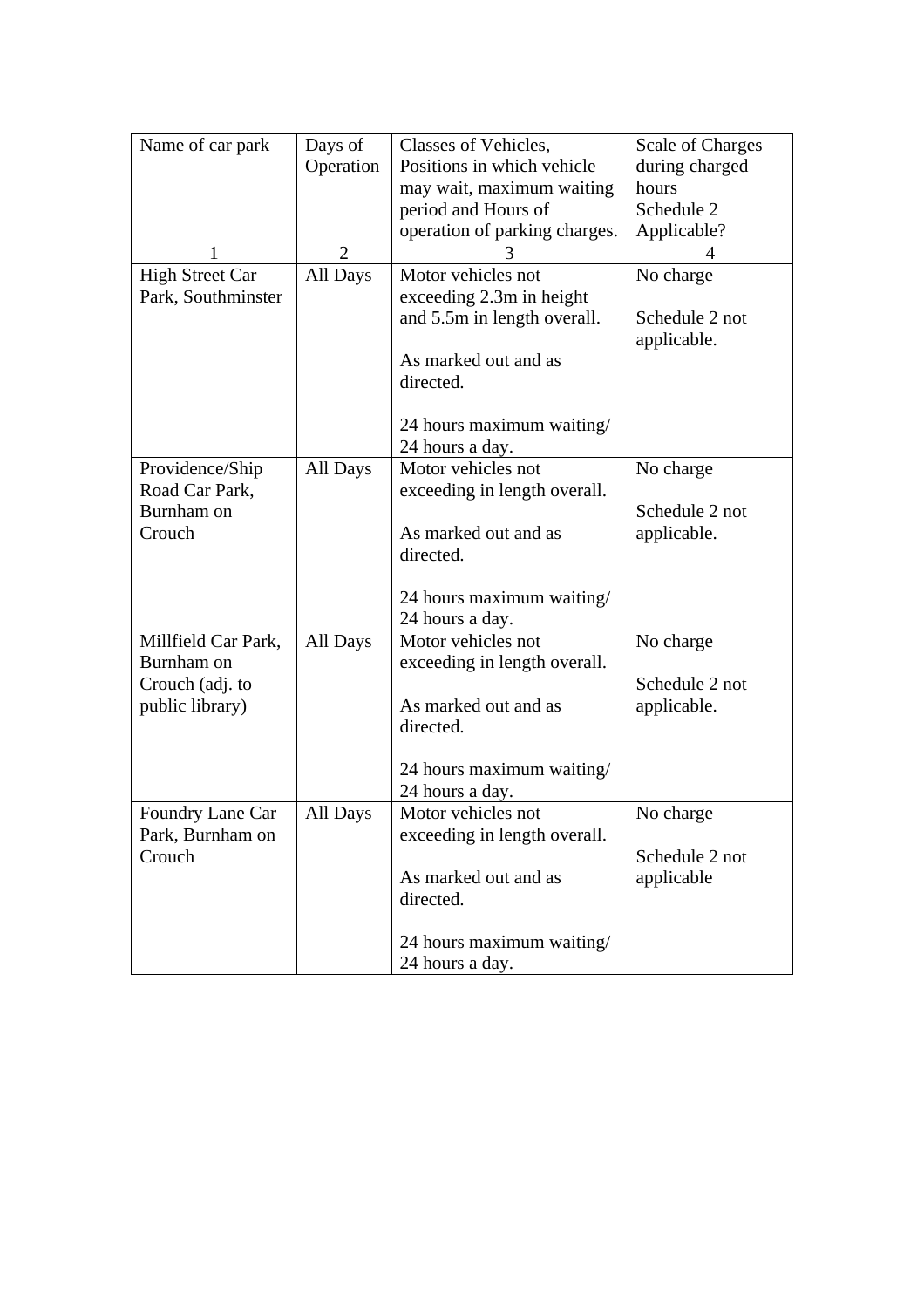## **SCHEDULE 2**

- (i) The Charge referred to in Article 5(i) shall be the charge prescribed by the Tarrif referred to in Schedule 1 column (4) and shall be payable by the insertion of the appropriate coin or coins into the apparatus or device provided, being an apparatus or device approved in accordance with Section 35(3A) or 35(3B) of the Act and the provisions of Section 35A of the Act shall apply in respect of such apparatus.
- (ii)Any ticket issued on payment of the charge referred to in Article 5(i) and prescribed by Schedule 1 shall be attached in a conspicuous position to the vehicle in respect of which it was issued so as to be visible through the windscreen of that vehicle.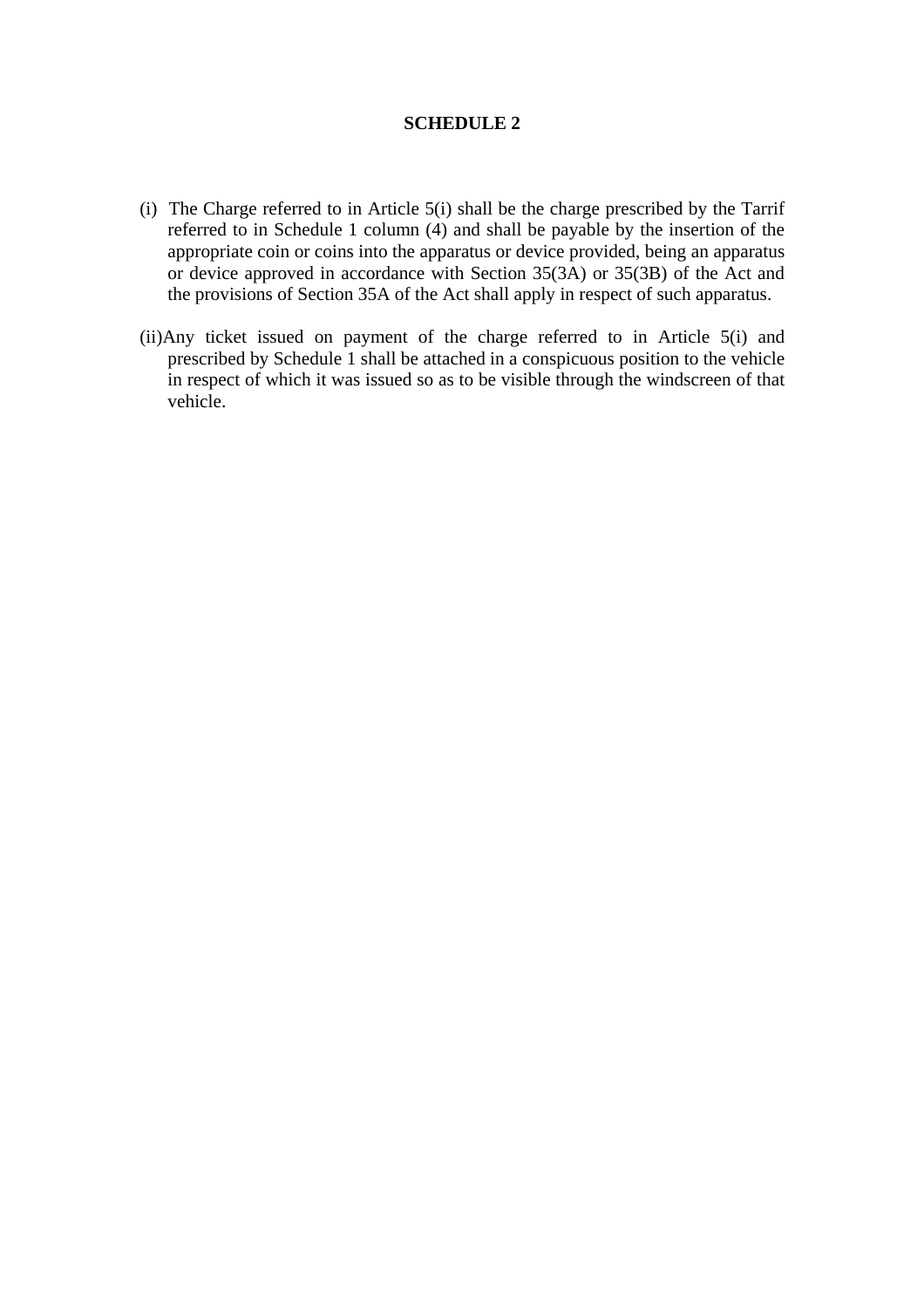# **SCHEDULE 3**

# **Categories of contravention for PCN issue from date of The District of Maldon (Off Street Parking Places) Consolidation Order 2009**

# **Higher level Contraventions Off-Street £70 (discounted to £35 if paid within 14 days of service)**

| Code | Description                                                               |
|------|---------------------------------------------------------------------------|
| 81   | Parked in a restricted area in a car park                                 |
| 85   | Parked in a permit bay without clearly displaying a valid permit          |
| 87   | Parked in a designated disabled person's parking place without displaying |
|      | a valid disabled person's badge in the prescribed manner                  |
| 89   | Vehicle parked exceeds maximum weight or height or length permitted in    |
|      | the area                                                                  |
| 92   | Parked causing an obstruction                                             |

## **Lower level Contraventions Off-Street £50 (discounted to £25 if paid within 14 days of service)**

| Code | Description                                                              |
|------|--------------------------------------------------------------------------|
| 80   | Parked for longer than the maximum time permitted                        |
| 82   | Parked after expiry of paid for time                                     |
| 83   | Parked in a car park without clearly displaying a valid pay and display  |
|      | ticket                                                                   |
| 84   | Parked with additional payment made to extend the stay beyond time first |
|      | purchased                                                                |
| 86   | Parked beyond the bay markings                                           |
| 90   | Re-parked within 2 hours of leaving a bay or space in a car park         |